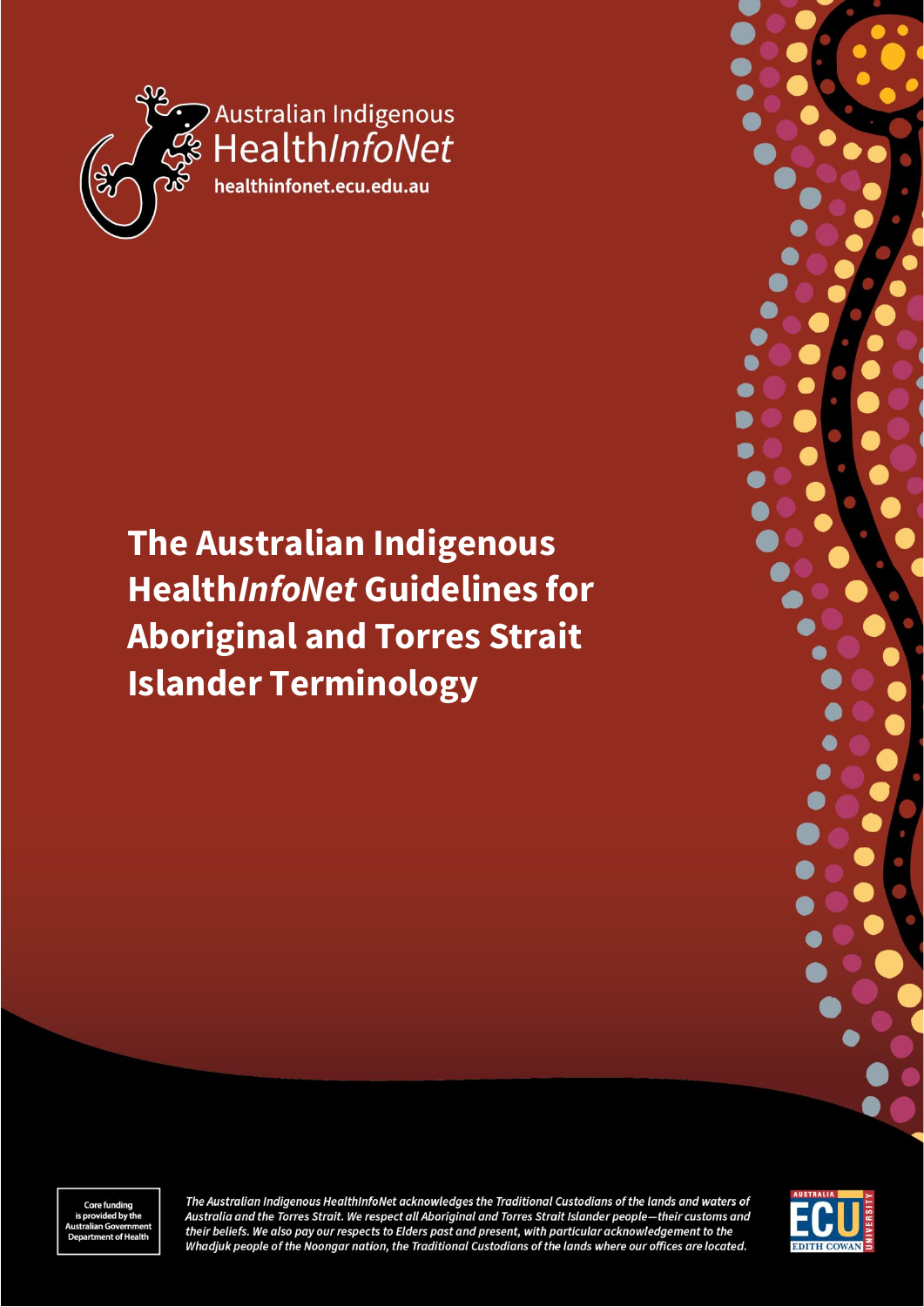# **The Australian Indigenous HealthInfoNet Guidelines for Aboriginal and Torres Strait Islander Terminology<sup>1</sup>**

#### **Preamble**

The Australian Indigenous Health*InfoNet* has a publically declared commitment to honour and respect Aboriginal and Torres Strait Islander peoples as the First people and custodians of Australia. These guidelines are an expression of that respect and should be read in conjunction with our Recognition and Acknowledgement of Country statements.

Aboriginal and Torres Strait Islander peoples have been subject to marginalisation and discrimination since colonisation. This has included deliberate attempts to separate them from the rich traditions of language and culture. English language was used in ways that perpetuated this injustice. The culturally inappropriate use of terms to describe Aboriginal and Torres Strait Islanders peoples individually and collectively is offensive to many. Today just as attitudes are changing, so too terms to describe Aboriginal and Torres Strait peoples are continually evolving.

# **Purpose**

The purpose of these guidelines is to provide Australian Indigenous<sup>2</sup> Health*InfoNet* staff with guidance on appropriate terminology when working with Aboriginal and Torres Strait Islander people and communities, and for use in all relevant policy, planning, programs, resource development and published materials. These guidelines are also consistent with the policy of Edith Cowan University<sup>3</sup> within which the Health*InfoNet* is situated.

# **Scope**

These guidelines apply to all Health*InfoNet* staff.

# **Rationale**

These guidelines provide appropriate terminology with respect to Aboriginal and Torres Strait Islander people and cultures. It will better equip Health*InfoNet* staff to work in a more culturally competent way, which will contribute to improving health outcomes for Aboriginal and Torres Strait Islander peoples. Terminology will vary between locations, and local Aboriginal and Torres Strait Islander people or community groups should be consulted to identify preferred local terminology.

It provides a guide for Health*InfoNet* staff on:

- collective names used to describe Aboriginal and Torres Strait Islander people
- terms associated with Aboriginal and Torres Strait Islander communities and community organisations.

<sup>&</sup>lt;sup>1</sup> Parts of these guidelines have been reproduced and adapted with permission, NSW Ministry of Health 2015 from the publication *Communicating Positively: A guide to appropriate Aboriginal terminology*.

<sup>2</sup> Following consultation with members of the Health*InfoNet* Reference group, which includes wide representation from Aboriginal and Torres Strait Islander and non – Indigenous groups, communities and organisations a decision, on advice, was not to change the name of the organisation.

<sup>3</sup> Edith Cowan University (2021), *Inclusive language guide*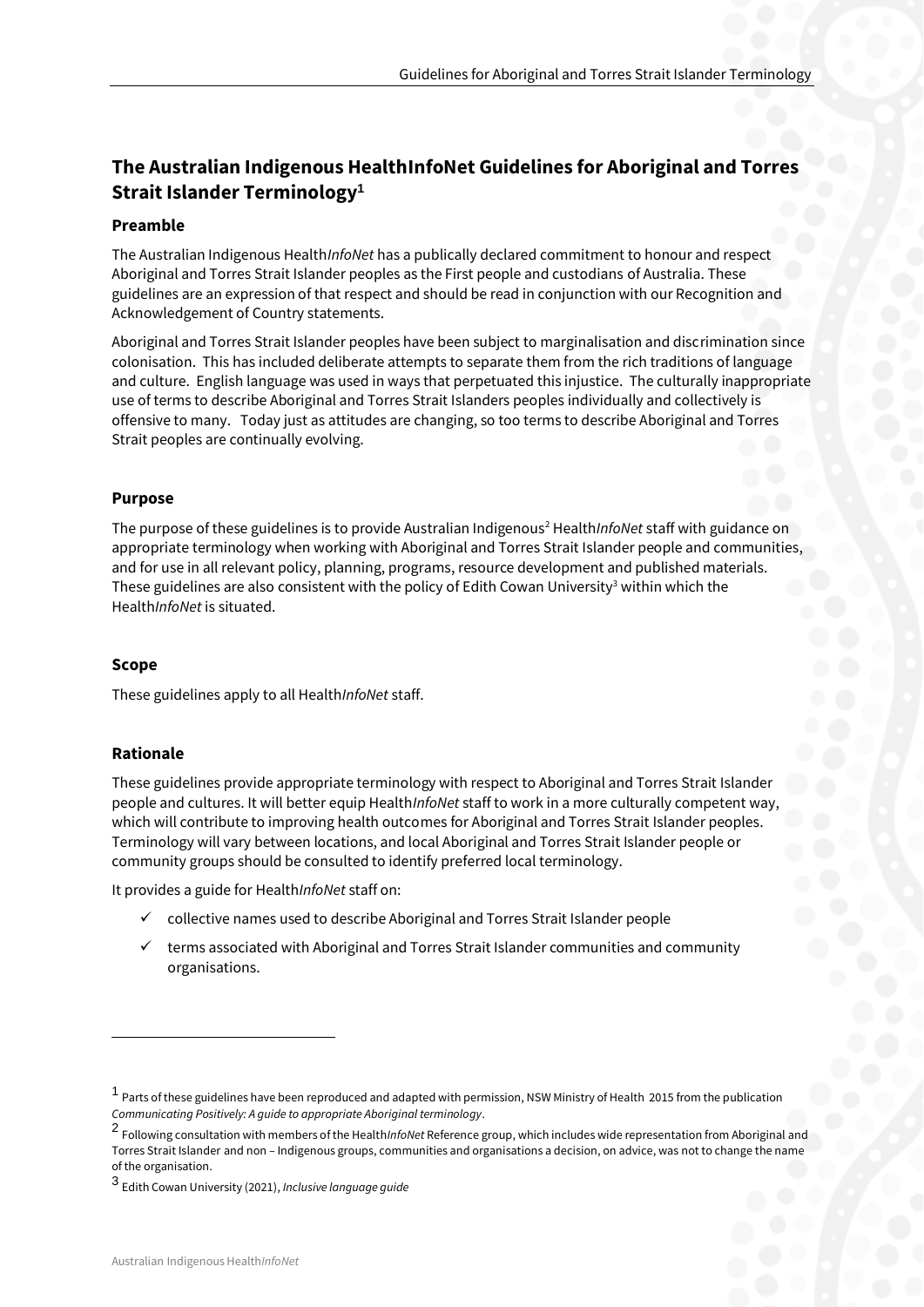#### **Collective names used to describe Aboriginal and Torres Strait Islander people**

Aboriginal and Torres Strait Islander people are Australia's original inhabitants. The term 'Aboriginal' is generally not inclusive of Torres Strait Islander people, and conversely the term 'Torres Strait Islander' is not inclusive of Aboriginal people. As Australia's population comprises people from both Aboriginal and Torres Strait Islander descent, Health*InfoNet* preference is for 'Aboriginal and Torres Strait Islander' to be used when referring collectively to Australia's original inhabitants.

#### *Example*

- $\checkmark$  Aboriginal and Torres Strait Islander people(s)
- ✓ Aboriginal and Torres Strait Islander Australians

# **Definition of Aboriginal or Torres Strait Islander person**

#### **According to s51 (25) of the High Court of Australia (1983):**

'An Aboriginal or Torres Strait Islander person, is a person of Aboriginal or Torres Strait Islander descent who identifies as an Aboriginal or Torres Strait Islander and is accepted as such by the community in which he or she lives.'

The lowercase word 'aboriginal' refers to an Indigenous person from any part of the world, and does not necessarily refer to an Aboriginal Australian. Therefore, Health*InfoNet* preference is that 'Aboriginal' always be capitalised.

#### *Example*

- X aboriginal and torres strait islander
- ✓ Aboriginal and Torres Strait Islander

The abbreviation to 'ATSI' when used to describe people is offensive and should not be used in internal or external documents.

#### *Example*

- X ATSI
- X A&TSI
- ✓ Aboriginal and Torres Strait Islander

However, where it forms part of an acronym to describe such entities as organisations, abbreviations are used extensively and acceptably.

#### *Examples*

- $\checkmark$  CATSINaM (Congress of Aboriginal and Torres Strait Islander Nurses and Midwives)
- $\checkmark$  A&TSIHB (Aboriginal and Torres Strait Islander Health Branch)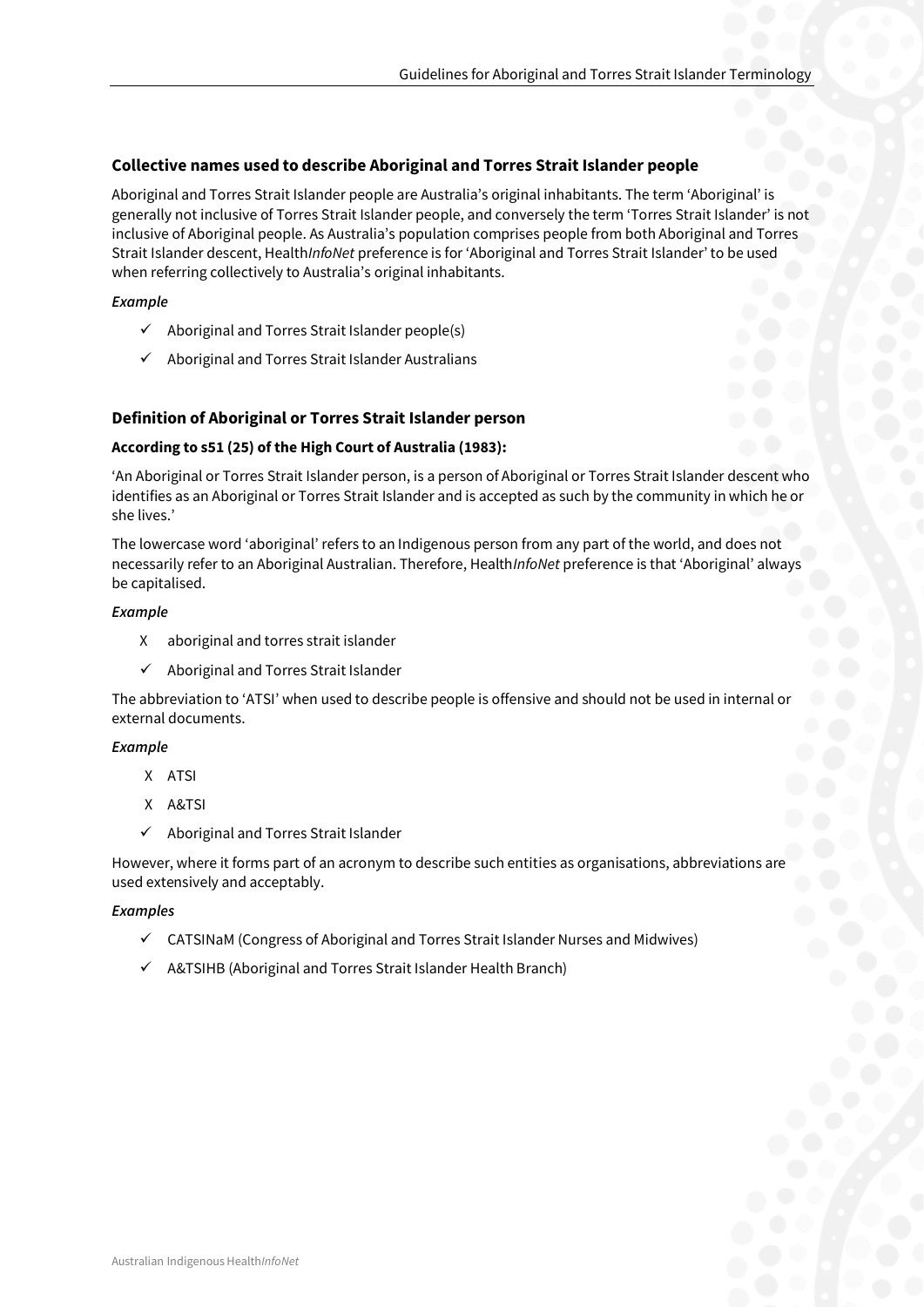#### **Guidelines for correct use of 'Aboriginal'**

Although it is grammatically correct, the term 'Aborigine(s)' has negative connotations and should be avoided. 'Aboriginal' should be used as an adjective, not as a noun.

#### *Examples*

- X an Aboriginal(s)
- $\checkmark$  an Aboriginal person/people
- X There were many Aboriginals who came to the health clinic
- $\checkmark$  There were many Aboriginal people who came to the health clinic

The term 'Aboriginal' should never be abbreviated, as to do so is offensive.

# **Guidelines for correct use of 'Torres Strait Islander'**

A Torres Strait Islander person is a person/descendant from the Torres Strait Islands located to the north of mainland Queensland. 'Torres Strait Islander' should be used as an adjective, not as a noun.

#### *Examples*

- X There were many Torres Strait Islanders who came to the health clinic
- $\checkmark$  There were many Torres Strait Islander people who came to the health clinic

'Torres Strait Islander' must always be capitalised.

#### *Examples*

- X torres strait islander
- ✓ Torres Strait Islander

The term 'Torres Strait Islander' should never be abbreviated, as to do so is offensive.

- X TSI
- ✓ Torres Strait Islander

#### **Guidelines for correct use of 'Indigenous'**

As 'Indigenous' is not specific, some Aboriginal and Torres Strait Islander people feel the term diminishes their identity and should be avoided. Health*InfoNet* preference is to primarily use 'Aboriginal and Torres Strait Islander'.

 $\checkmark$  Aboriginal and/or Torres Strait Islander people (preferable)

The lowercase word 'indigenous' is only used when referring to people originating in more than one region or Country, therefore, when referring to Aboriginal and Torres Strait Islander people, lowercase 'indigenous' is not acceptable.

- X indigenous
- ✓ Indigenous

Ensure that the use of the term 'Australian' does not infer exclusion of Aboriginal and Torres Strait Islander people.

X The median age of Aboriginal and Torres Strait Islander people is 21 years compared to the median age of Australians at 37 years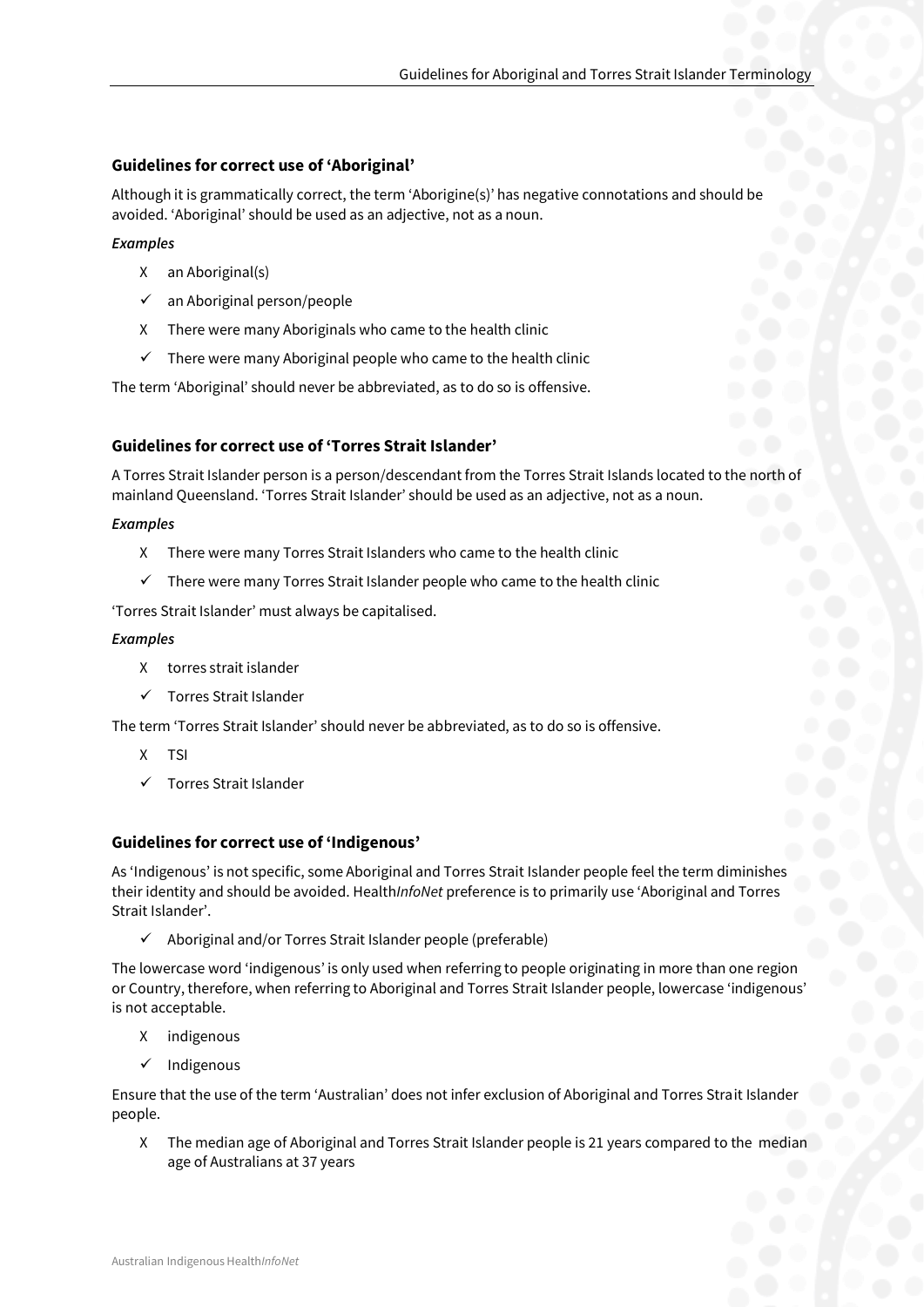$\checkmark$  The median age of Aboriginal and Torres Strait Islander people is 21 years compared to the median age of Australians of other descent at 37 years (preferable)

# **A CAVEAT ON HEALTHINFONET USE OF THE TERM INDIGENOUS**

The Health*InfoNet* produces a wide range of translational research outputs such as the annual *Overview of Australian Indigenous Health Status* and reviews of specific health topics. In these publications authors summarise and present data from other sources. It is often difficult to determine whether original sources are referring to Aboriginal people only, Torres Strait Islander people only or to both groups. In these instances Health*InfoNet* staff are ethically bound to utilise the terms from the original source unless they can obtain clarification from the report authors / copyright holders. Readers may see the terms used interchangeably in some publications. If they have any concerns they should be advised to contact the Health*InfoNet* for further information.

# **First Nations or First Australians**

Phrases such as First Nations or First Australians, while acknowledging Aboriginal or Torres Strait Islander people as the traditional custodians of this land, can be problematic. First Australians can be seen to be discounting the sovereignty of the nations that existed in Australia before colonisation. First Nations is a phrase used extensively in North America and while gaining in popularity it is not the preferred term when recognising Aboriginal and Torres Strait Islander people.

#### **Terms associated with Aboriginal communities and community organisations**

#### **Self- identifying terms**

Aboriginal people have, nationally, terms of reference by which they may identify themselves. These terms are directly derived from the languages and names used by Aboriginal people in specific areas when referring to themselves. Where possible identify and refer to people using local terms derived from their own languages. Always check with a source before committing to writing.

#### *Examples*

- Murri is usually used by Aboriginal people in and from Queensland and north-west New South Wales
- Goori is usually used by Aboriginal people in and from northern New South Wales coastal regions
- Koori is usually used by Aboriginal people in and from parts of New South Wales and Victoria
- Palawa is usually used by Aboriginal people in and from Tasmania
- Nunga is usually used by Aboriginal people in and from South Australia
- Yolngu is usually used by Aboriginal people in and from Northern Territory (north-east Arnhem Land)
- Anangu is usually used by Aboriginal people in and from Central Australia
- Noongar (preferred spelling at ECU)– is usually used by Aboriginal people in and from south-west Western Australia

#### **Clan**

The 'clan' is a local descent group, larger than a family but based on family links through a common ancestry. A 'clan' is a subset of a nation.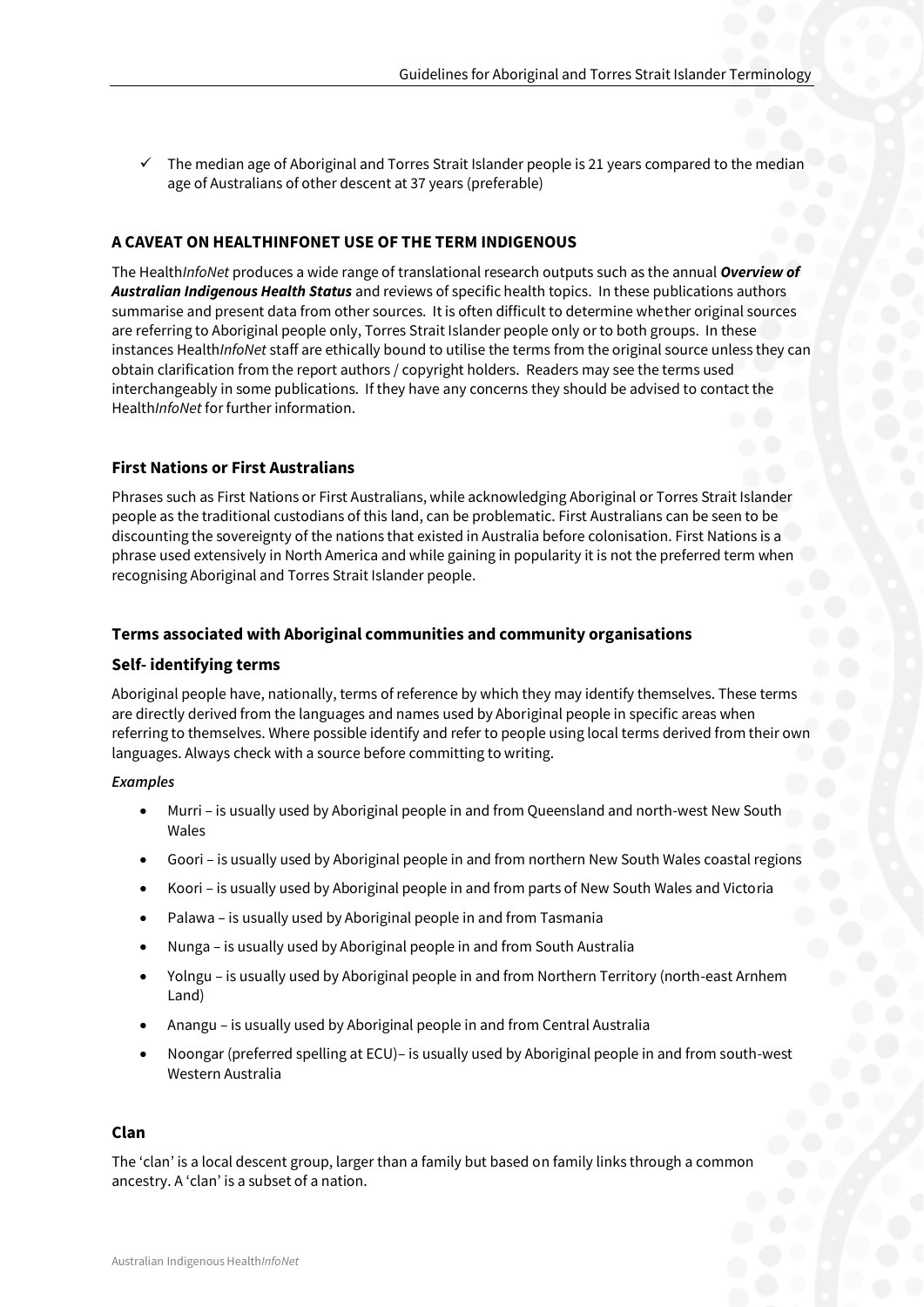Be aware that the term 'clan' has specific meaning, which derives from non-Aboriginal and Torres Strait Islander societies, and may not be applicable to Aboriginal and Torres Strait Islander cultures. Where Aboriginal and Torres Strait Islander people use the term, its usage should be respected. If unsure, guidance should be sought from local Aboriginal and Torres Strait Islander people or organisations.

# **Community**

There are many different perspectives on what a 'community' is. In defining a particular 'community', consideration should be given to Stolen Generations, where a community may comprise of Aboriginal and Torres Strait Islander people from many areas of Australia whereas Traditional Owners of the land are a particular group of people.

Aboriginal and Torres Strait Islander people may belong to more than one community – including where they come from, where their family is, and what organisations they belong to. However, in Aboriginal and Torres Strait Islander cultures, community is primarily about Country, (extended) family ties, and shared experience. Community is about inter-relatedness and belonging and is central to Aboriginal and Torres Strait Islander cultures.

It is generally acceptable to use the term 'community' to refer to Aboriginal and Torres Strait Islander people living within a particular geographical region. However, the diversity of the Aboriginal and Torres Strait Islander people within that community should be considered where applicable.

# **Country**

Aboriginal people and Torres Strait Islander people have diverse relationships with, connections to and understandings of the Australian environment. Some of these relationships are based on the traditional knowledge and practice that have been passed down from generation to generation, while others have resulted from the various impacts of colonisation.

Relationships to Country are complex and interrelated. The term 'Country' is often used by Aboriginal and Torres Strait Islander people to describe family origins and associations with particular parts of Australia. For example, a Gamilaraay man from south-west Queensland might say "The Narran Lakes area is my Country".

#### **Elder**

The traditional meaning of an Aboriginal and Torres Strait Islander Elder is someone who has gained recognition within their community as a custodian of knowledge and lore, and who has permission to disclose cultural knowledge and beliefs. Recognised Elders are highly respected people within Aboriginal and Torres Strait Islander communities.

In some instances, Aboriginal and Torres Strait Islander people above a certain age will be referred to as 'Elders'. However, it is important to understand that in traditional Aboriginal and Torres Strait Islander culture, age alone does not necessarily mean that one is a recognised Elder.

The use of Elder (uppercase) is generally acceptable, but it is important to be aware of the differences in meaning outlined above.

When negotiating with Aboriginal and Torres Strait Islander communities, ensure that recognised Elders are involved. This may occur directly, or through other Aboriginal and Torres Strait Islander people negotiating on the Elders' behalf. Although negotiation with recognised Elders is important, it should not replace negotiation with local Aboriginal and Torres Strait Islander organisations, such as the local Aboriginal and Torres Strait Islander Community Controlled Health Organisation.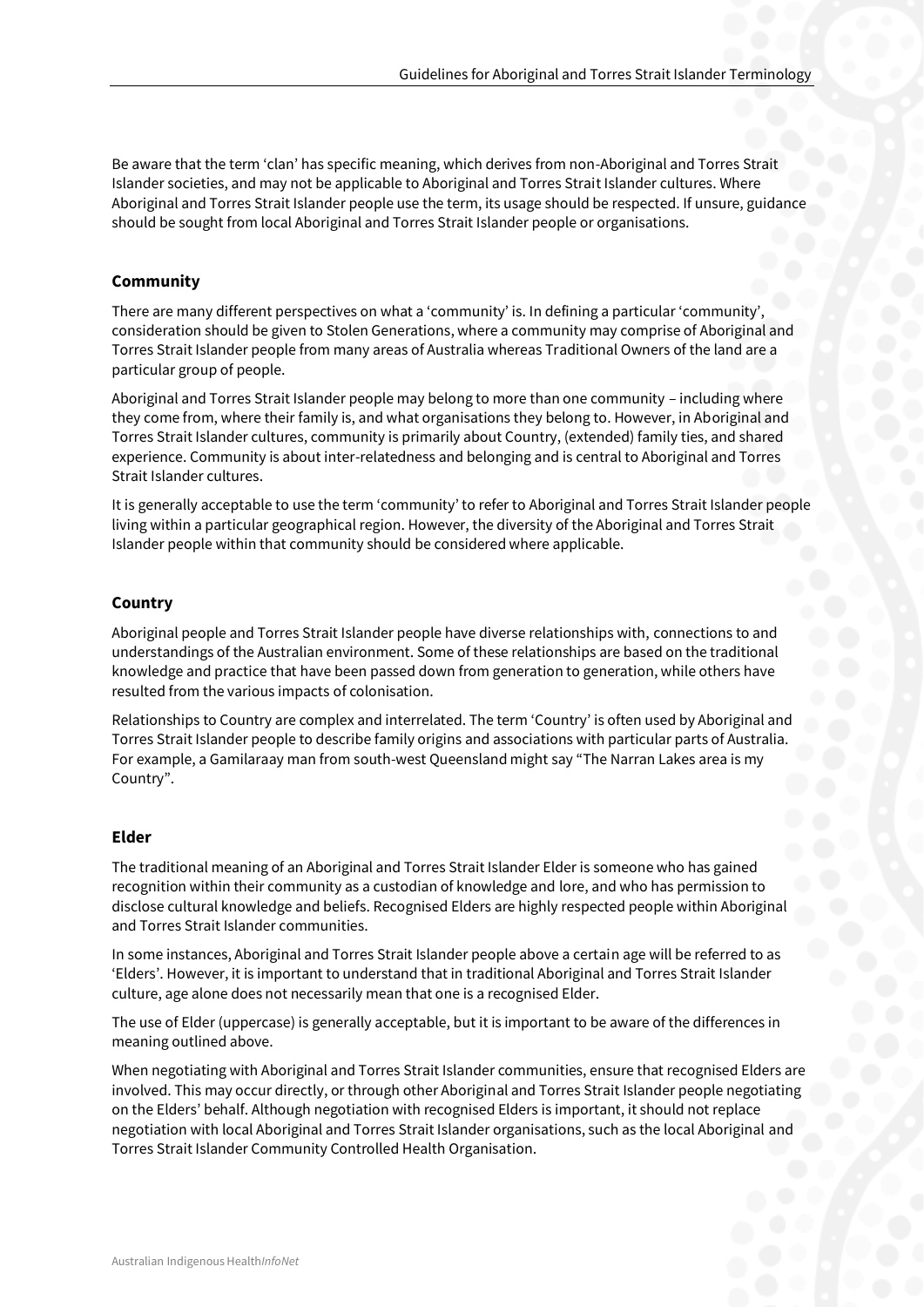#### **Mob**

'Mob' is a term identifying a group of Aboriginal and Torres Strait Islander people associated with a particular place or Country.

'Mob' is an important term for Aboriginal and Torres Strait Islander people, as it is used to describe who they are and where they are from. 'Mob' is generally used between Aboriginal and Torres Strait Islander people. Therefore, it is not appropriate for non-Aboriginal and Torres Strait Islander people to use this term unless it is known to be acceptable.

#### **Nation**

'Nation' refers to a culturally distinct group of people associated with a particular, culturally defined area of land or Country. Each nation has boundaries that cannot be changed, and language is tied to that nation and its Country.

'Nation' may be used to refer to a culturally distinct Aboriginal and Torres Strait Islander group and its associated Country.

Be aware that the boundaries of some Aboriginal and Torres Strait Islander nations cross over state boundaries. This has important implications for service delivery and provision, as well as negotiation processes.

#### **Traditional Owner**

'Traditional Owner(s)' is an Aboriginal and Torres Strait Islander person or group of Aboriginal and Torres Strait Islander people directly descended from the original Aboriginal and Torres Strait Islander inhabitants of a culturally defined area of land or Country, and has a cultural association with this Country that derives from the traditions, observances, customs, beliefs or history of the original Aboriginal and Torres Strait Islander inhabitants of the area.

Use 'Traditional Owner(s)' to refer to an Aboriginal and Torres Strait Islander person or group as defined above. The Health*InfoNet* recommends that all formal meetings, presentations and other gatherings should be opened with an acknowledgement of the Traditional Owners of the land on which the gathering is being taken place.

#### **Tribe**

Like nation, a 'tribe' refers to a culturally distinct group of people associated with a particular, culturally defined area of land or Country. Be aware that 'tribe' has specific meaning, which derives from non-Indigenous societies, and may not be applicable to Aboriginal and Torres Strait Islander culture. Where Aboriginal and Torres Strait Islander people use the term, its usage should be respected. If unsure, guidance should be sought from local Aboriginal and Torres Strait Islander people or organisations.

#### **Sorry Business**

The period of mourning for deceased Aboriginal or Torres Strait Islander people is commonly known as Sorry Business.

In many Aboriginal communities there is a prohibition on naming someone who is deceased, which may last for months or even years. When this occurs, a different name is used to refer to the person who has passed away.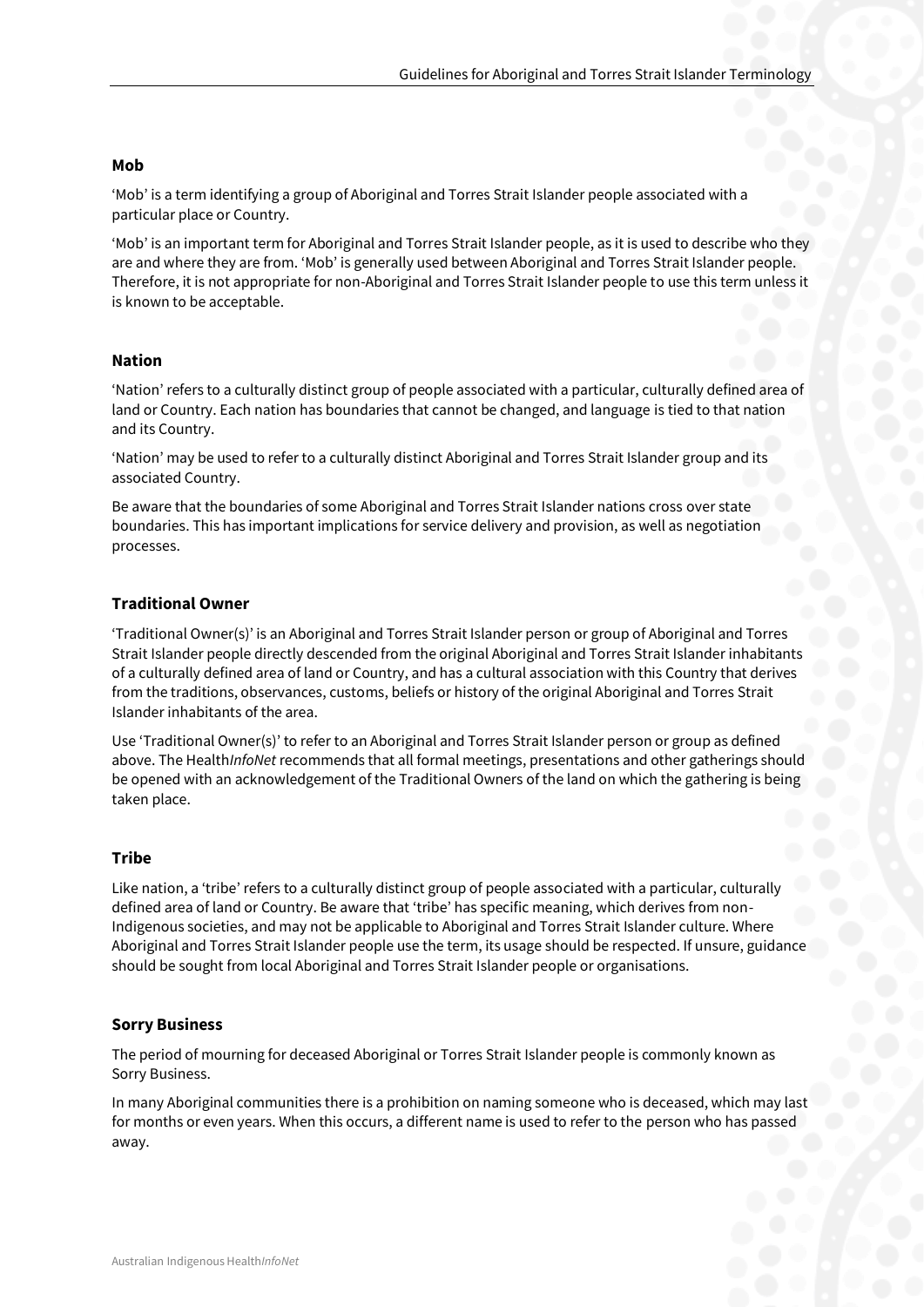Generally, the face of the person who has died should not be shown without warning, particularly to their own communities. You should always check with the local Aboriginal community before displaying or broadcasting names or images of deceased people.

# **Acknowledgement of Traditional Owners and Welcome to Country**

A 'Welcome to Country' is where the Aboriginal and Torres Strait Islander people who are traditional custodians welcome people to their Land. A Welcome to Country should occur in the opening ceremony of an event, preferably as the first item.

# **TERMS NOT TO BE USED**

The following terminology is inappropriate or dated, and MUST BE AVOIDED AT ALL

TIMES AS IT IS OFFENSIVE:

- **ATSI**
- Native
- Mixed blood
- Half-caste
- Quarter-caste
- Full-blood
- Part-Aboriginal
- 25%, 50% Aboriginal
- Them
- Them people
- Those people
- Those folk
- You people

#### *Examples*

#### **'them'**

- X involving them in policy making decisions…
- $\checkmark$  involving members of the Aboriginal community in policy making decisions...

#### **'those people'**

- X an invitation inviting those people to attend the meeting will be sent out on …
- $\checkmark$  an invitation inviting members of the Aboriginal community to attend the meeting will be sent out on…